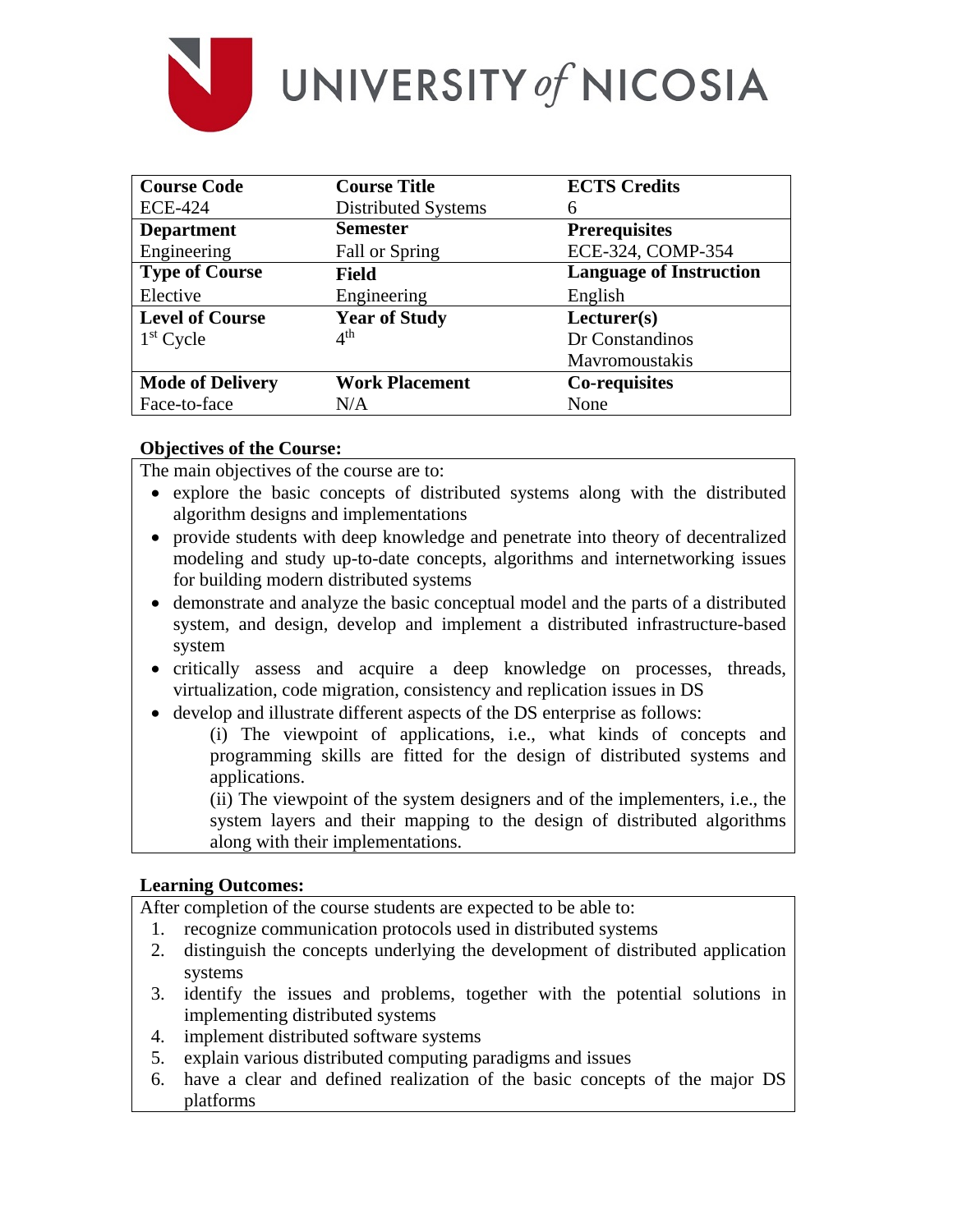- 7. determine and demonstrate the various design issues in a distributed computing system
- 8. demonstrate and analyze the communications among processes at different hosts to facilitate distributed computing
- 9. quote and acquire the essential knowledge on threads as well as identify their interoperational characteristics, virtualization, code migration, consistency and replication issues in a DS
- 10. analyze as well as critically compare and distinguish synchronization and concurrency control for a distributed computing system
- 11. critically compare and evaluate how multi-process/multi-threaded approaches can enhance system performance and reliability
- 12. design and implement a modern distributed file system
- 13. demonstrate and sketch the advantage of cluster computing through experiments
- 14. research in state-of-the art areas of DS including hands-on experience in distributed programming using RPC or Java RMI

# **Course Contents:**

- 1. Distributed Systems/Overview of Distributed Systems. Basic concepts of distributed systems and computer networks and their purposes, characteristics, advantages, and limitations, as well as their basic architectures, networking and applications
- 2. Foundations: System models & Interprocess communication Client-server model and its role in the development of distributed network systems. Cooperation between clients and servers/group servers in distributed network systems, and addresses extensions to the client-server model. Service discovery, transparency in distributed network systems is also a part of this section
- 3. Low level network programming using socket Communication and Internetworking in distributed computing systems. Network software in a hierarchy of layers, cross layer architectures, interfaces to the layers and to the cross layers, properties of the underlying communication system, network functions using the TCP/IP protocols, Internet protocol–IPv6 is also addressed
- 4. Distributed algorithms: Time synchronization & Distributed Mutual Exclusion
- 5. Interprocess Communication using Message-Passing Applications. Processes in a distributed network system for effective communication and the associated mechanisms between these processes. Also the message-passing based interprocess communication mechanism, i.e., the socket API is also addressed. Interprocess Communication using RPC, RPC tools, the DCE/RPC and the SUN/RPC, objectoriented paradigm and approach (the Remote Method Invocation (RMI) in Java)
- 6. Reliability and Replication Techniques. Fault tolerant mechanisms, design, recognize and identify of the major fault-tolerant concepts in a distributed environment, Reactive System Architecture, Proactive System Architecture and the efficient design in implementing these techniques for offering reliability
- 7. Systems middleware: Names services & Security /including Privacy, integrity and availability of resources in distributed network systems. Basic concepts for DS Security, IP security, integrity mechanisms and encryption techniques, and in particular, the techniques for defense against Distributed Denial-of-Service attacks
- 8. System infrastructure: Distributed file systems
- 9. Distributed Network Systems (Case Studies). Case Studies will cover extensively the Process Management, Process Address Spaces in Unix, CORBA Architecture, Interface Definition Language (IDL), Examples of a DS in Java